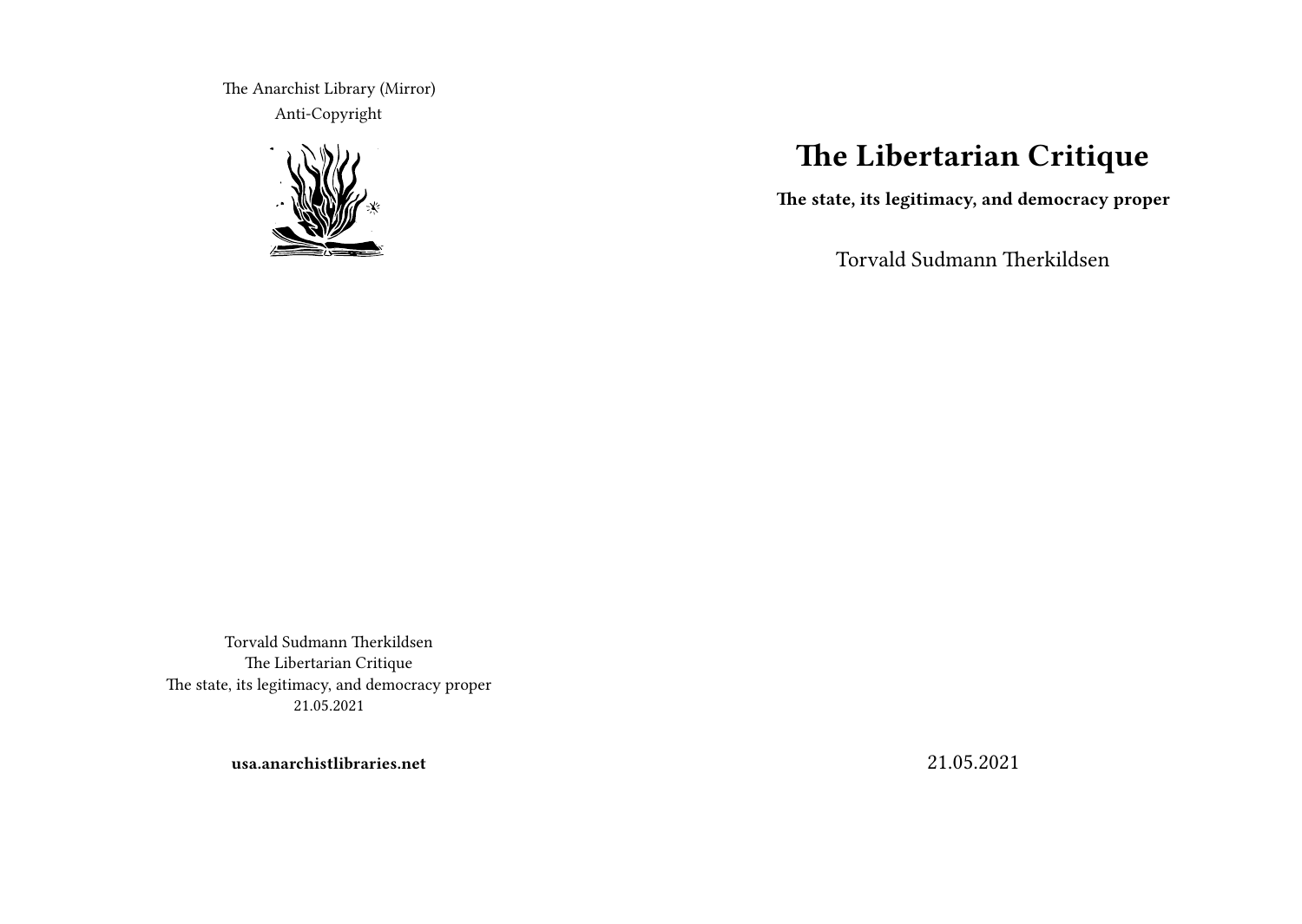proper democratic culture. By educating and training individuals in various skills that would empower them, the balance of power between the state and citizens will shift, and hopefully lead to situations where democracy proper can develop, and libertarian freedom can have a chance to prosper.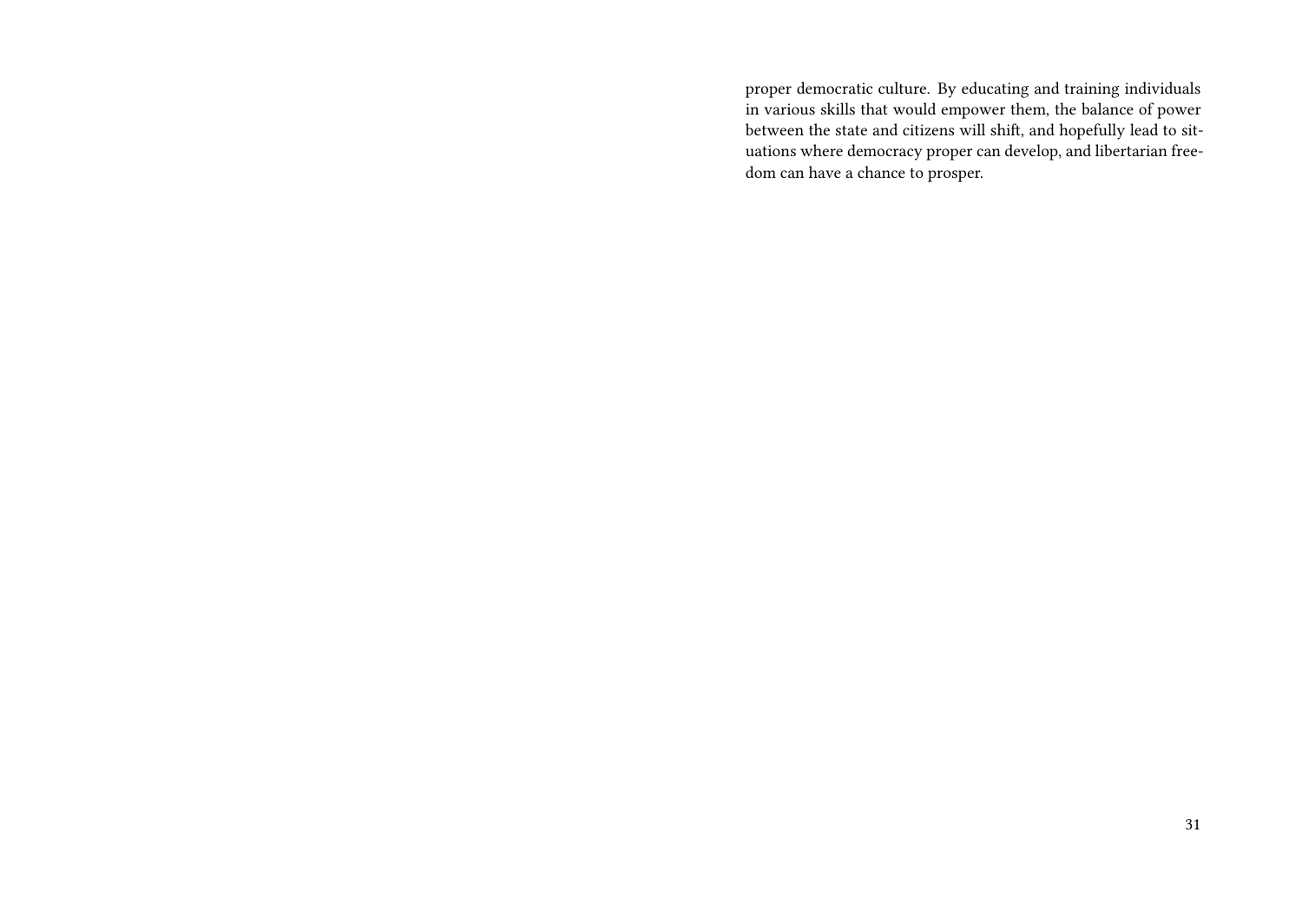# **11. The road forward.**

I do not claim for a second that I know which form of praxis is best suited to realize the libertarian agenda, nor do I pretend to know what an actual libertarian society might look like. Many might be confused by the usage of libertarianism in the same sentences as governance and government, but this is largely due to, I fear, a public misconception of what libertarianism is and what it strives to achieve. Most libertarians are just as concerned, if not more, with the security and wellbeing of citizens as most statists are. It just so happens that they perceive the liberation of the individual to be the highest virtue, and therefore they just so happen to be in constant conflict with all hierarchical structure that claims exclusive rights on their behalf. It should also be stated that although I wished to avoid comparative analysis of the various libertarian strains of thought in this essay, I do acknowledge the need for such discussions and arguments for the various ideas to prosper. I just find that such arguments are better suited for other texts, not one such as this that seeks to establish the general principles of libertarian metaphysics.

However, I do, as any other individual, have my own convictions and beliefs, that greatly shape my philosophy and how I perceive the road forward for the libertarian movement. A suggestion I have that I personally believe to be of utmost benefit to the libertarian philosophy, is that education and enlightenment of as many people as possible. Education and academic training are some of the primary drivers for creating a more liberated society. Increased compliance with a regime follows from enhanced participation by the public, particularly in situations where network governance is utilized as a means to create binding resolutions for its members and relevant actors. Due to the multi-level governance structure of most states, there are multiple points during the decision making and agenda setting process that citizens could potentially participate, like through referendums but also through promotion of a

# **Contents**

| 5                                                     |
|-------------------------------------------------------|
| 5                                                     |
| 2. Some essential definitions and clarifications<br>8 |
| 3. What is political legitimacy? The two conflicting  |
| theoretical strains<br>10                             |
| 3.1. The Institutionalists<br>11                      |
| 3.2. The Regulators<br>13                             |
| 4. A possible synthesis: the theory of perceived le-  |
| gitimacy<br>15                                        |
| 5. Theory of Perceived Legitimacy & insights for      |
| 16                                                    |
| 18<br>6. Political activity per the state             |
| 7. Political activity proper<br>20                    |
| 8. Democracy versus democracy proper<br>22            |
| 23                                                    |
| 25                                                    |
| 10.1. Citizen empowerment and the libertar-           |
| 26<br>ian citizen                                     |
| 27<br>10.2 Citizen empowerment                        |
| 10.3. Consent and democracy proper<br>28              |
| 30                                                    |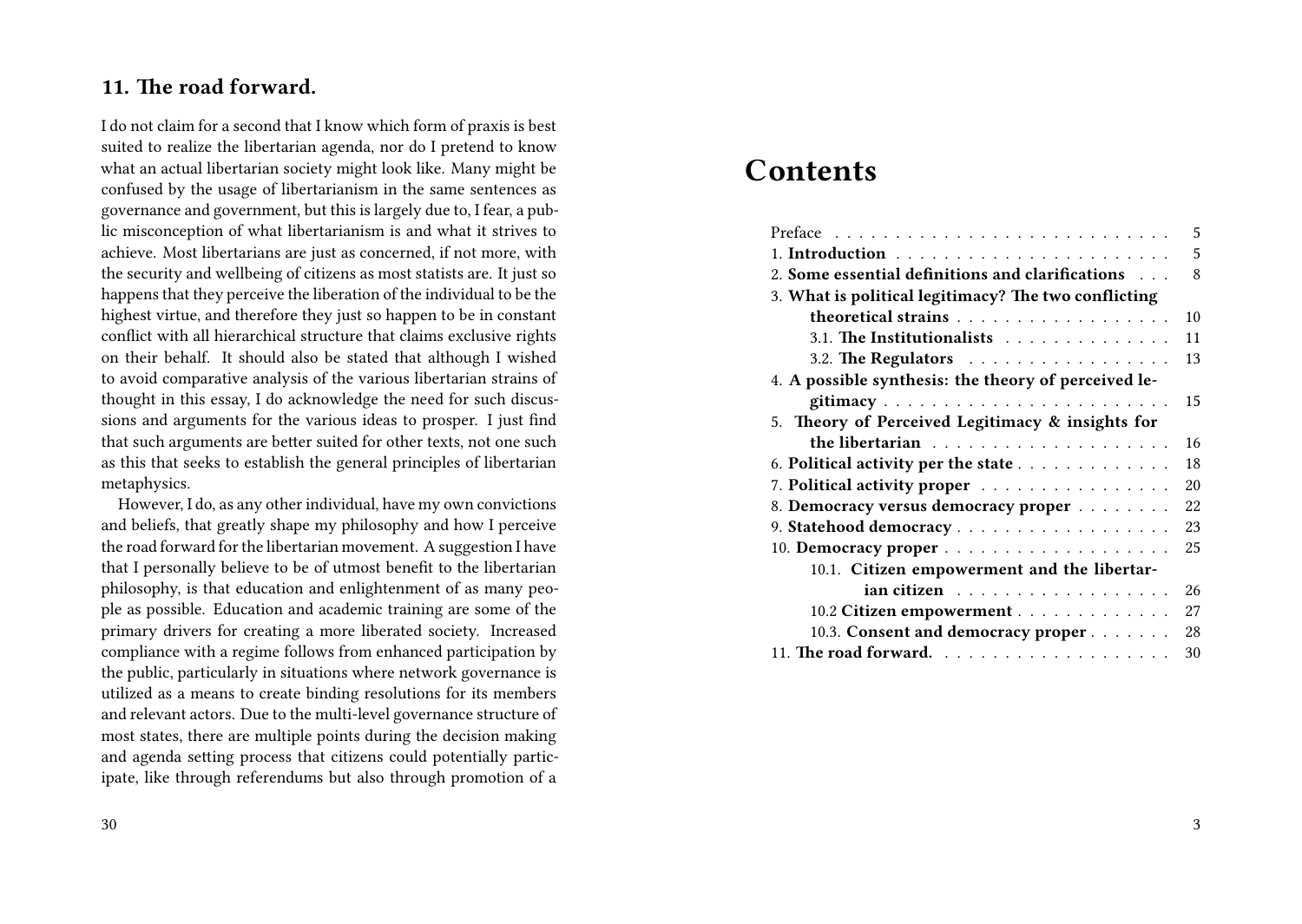body must start by recognizing that most libertarians are unable to implement democratic reform directly and have to rely on their own projects in order to stimulate political engagement. In short, citizens are unable to actively create the change they wish to see due to the rigidity of the state's judicial and enforcement monopoly. Furthermore, citizen consent does not have to be granted exclusively through referendums and elections but could also be secured by reaching consensus through a deliberative process including the relevant actors, such as empowering or informing citizens. Thus, the focus for libertarians, in my own opinion, should be on how to increase inclusion of citizens in the agenda setting and decisions making process; consent, in particular, is viewed as an extension of democracy and therefore as an extension of the democratic legitimacy of a political system.

*Following the arguments put forth in this essay, the coalesced libertarian critique of the state is that democracy is not possible within the borders of the state's monopoly on enforcement, simply because citizens are not empowered enough to grant consent to the governing bodies of the state for them to enforce their rules and laws*. As such, democracy proper is not possible in a current society. Democracy, as discussed earlier, is understood, and reformulated to serve the purpose of a wide variety of governing systems, but none of them are fully achieving a system of democracy proper. *Democracy proper is here then understood to be a democratic system where free individuals have universal right of participation in the agenda setting and policy development of a specific geographical location*. The geographical constraint is necessary to ensure that democratic decision-making only concerns those that are directly affected by them, and that its practical plausible for people to participate in the various forums, meetings, assemblies, and extra-parliamentary procedures that might take form in such a system.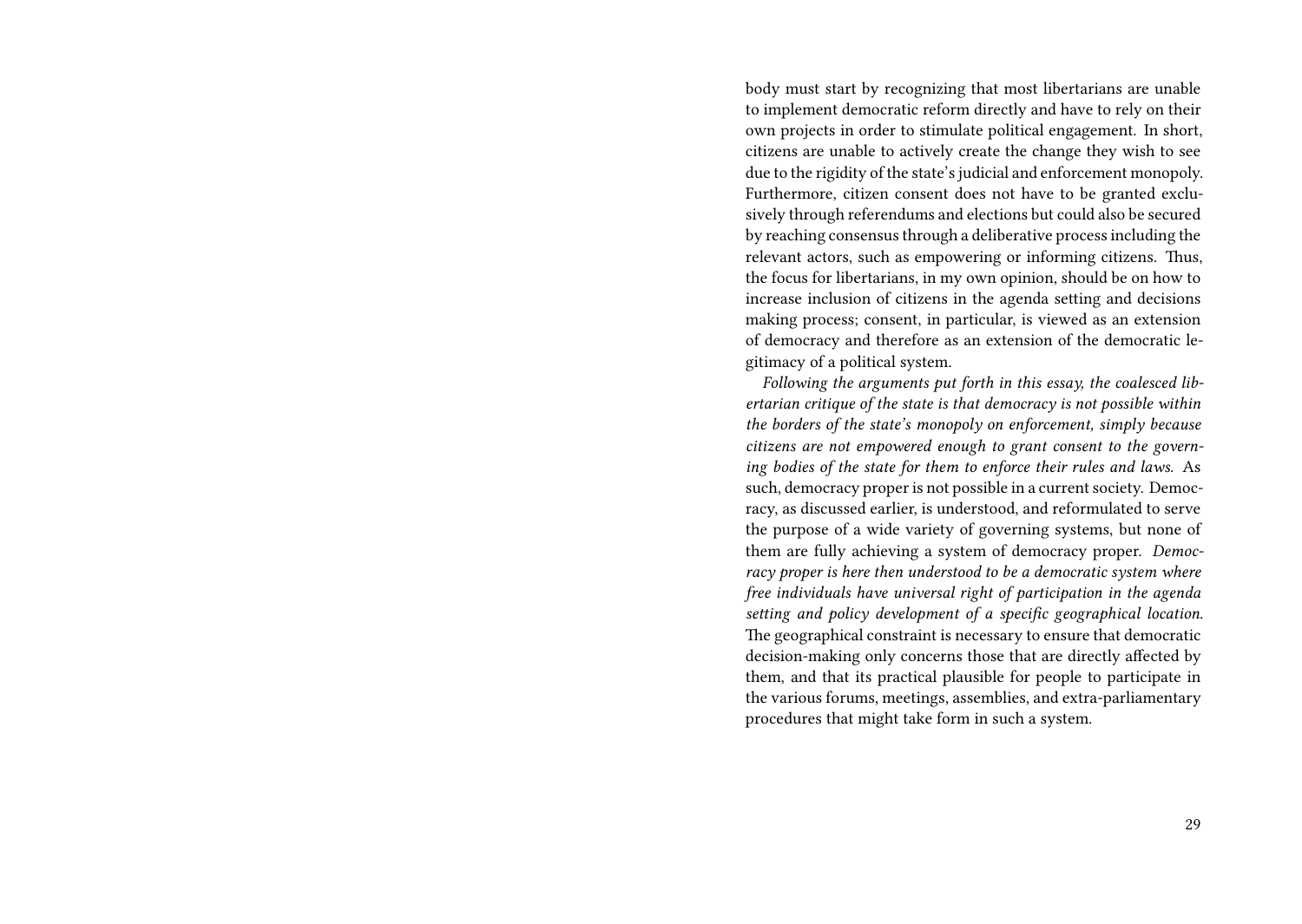a concept that covers the political participation, democratic development and citizenship. In particular, citizen empowerment refers to *any act that seeks to provide new opportunities of citizen participation in a policy-making procedure*. This definition is practical, because it acknowledges that not just legally sanctioned acts can be helpful for increasing the amount of citizen participation in the long term. As such, democratic empowerment is measured by the degree of expansion of citizen rights to participate in a policy making process. For a libertarian, empowerment is of key importance to determining the quality of a democratic system's institutional design, and the degree to which citizens are adequately emancipated. Since most libertarians are unable to create new formal avenues for participation within the rigid judiciary of the state, like the creation of direct democratic processes or reshape the institutional balance of power between the state and its citizen, libertarians are inclined to empower citizens in an alternative manner. Remember, almost all acts are political, even if the current regime tries to stigmatize them if they're perceived to be threating. It is not for me to say what is the ideal praxis for libertarians to achieve long term success, although I can have my own reservations towards certain means to achieve certain ends. The important point is that a libertarian views citizen empowerment as the primary means to achieve a fully free society.

### **10.3. Consent and democracy proper**

The notion of legitimacy discussed in this essay has a basis in the conceptualization as legitimacy being conferred by citizens and / or eligible voters granting consent to representatives to govern them, which is a down-up approach with an emphasis on citizens, and not a top-down view that positions the state's institutions as the most important actors. I also assume consent only to be possible if the person is adequately informed on the choice they're making. An approach that focus on the conditions of a libertarian governance

## **Preface**

The purpose of this essay is to clearly define the nature of political activity, so that one can understand it in a broader and more inclusive manner, while including those activities rooted in statehood, but also those that positions themselves outside the state-centric approach of the conventional discourse. I wish to illustrate that the legitimacy of the nation state and similar centralized societies predicate their rule on consistent legitimation and trust procurement from their governed subjects, and that by rediscovering the nature of democracy and politics as something not exclusive to the party system and representatives, one can challenge the fundamental issue of the nation state with increased validity. This essay is therefore an olive branch extended to a plethora of political ideologies and branches of criticism leveled against the nation state and statehood, be it to libertarians, black liberationist, anti-colonialists, feminists, anarchist, socialists, egoists, anarhco-capitalists, and objectivists. Although many of these ideologies have significant disagreements, this essay aims at coalescing the major criticism raised against a discourse that views sanctioning and participation in the judicially protected status quo as the only legitimate form of political engagement.

# **1. Introduction**

A common misconception in the general discourse surrounding politics and the nature of political activity is the presumption that political activity is fundamentally rooted in the historical nation state. Instead of opening discourse to alternative forms of political engagement, the discourse and its participants reproduce the continuous misunderstanding that liberty, freedom, and democracy can only exist within the confines of a party-driven or state-centric political organ. The discourse is controlled by most of the nation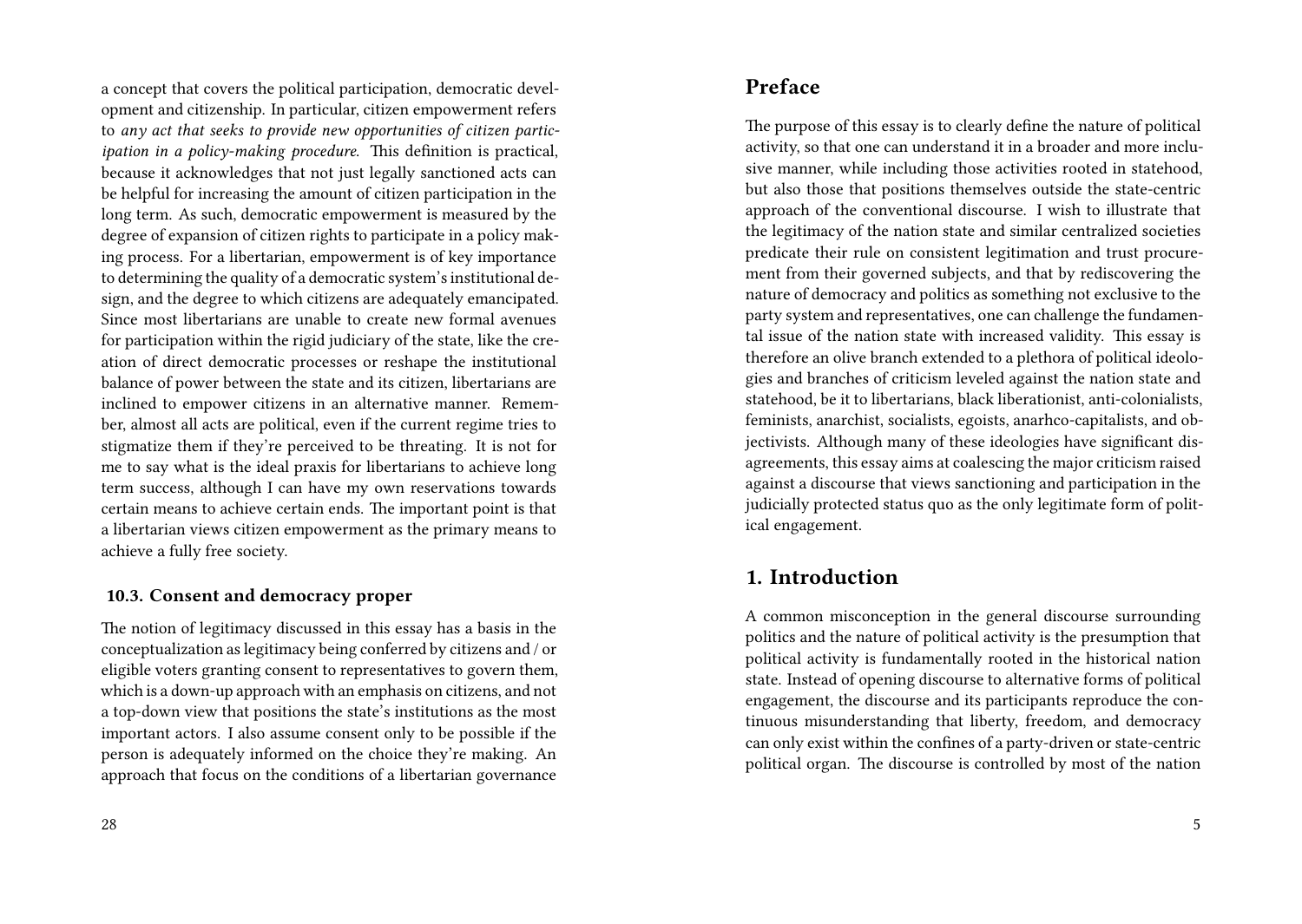states most influential actors, or rather, those that hold the power to influence discourse. These participants include the media, politicians in elected offices, or those with significant capital and economic control. The discourse systematically, either consciously or through tradition, disenfranchises alternative forms of governance. They do so by position alternative political practices that take place outside the preestablished nation states judicial framework as immoral, against the commonly accepted practices that strengthens the nation states institutional legitimacy.

Through the continuous reproduction of a discourse in which the nature of politics and political activity is confined to a specific form of governance, those with significant power within such as system can effectively shape the meaning and definitions of certain concepts so that they serve the current systems institutional integrity. Examples of this would be to define political activity as, for instance, exclusively linked to party-politics, meaning that other forms of political activity that favors independent candidates might be described as "less" political than those that favors the party and the larger collectivist approach to representative politics. Going further, since most nation states operate on a basis of representative politics, usually through direct votes in more-or-less free elections, one can similarly contrast the representative systems as "more" political or "more" democratic than alternative forms of governance. Usually, they're contrasted with totalitarian or authoritarian regimes, but they can also effectively discredit direct democracies or forms of governance that puts an emphasis on grass-root activity, mutual aid, neighborhood activism, autonomism, or other forms of radical federalism.

The consequence of this disenfranchisement of alternative forms of governance that aren't predicated or based within the ramifications of the state is the stagnation of political and societal evolution. By consistently discrediting or excluding forms of governance that aren't necessarily hierarchical or rooted in nation statehood, one can ensure the stability of the existing regime, whilst at the same

plored. In contrast, the libertarian conception of the citizen is that every human is, inherently, only temporarily restricted by laws and judicial barriers, and that the final, and only real moral standard for determining what constitutes political activity or not, is the liberated and voluntary engagement between free individuals. As such, to a libertarian, a citizen is anyone who happens to live in a certain place and wish to participate in the governance of the community and themselves. This understanding of citizenship is rooted in the libertarian notion that people have the right to decide their own life and should have the right to directly influence the of enforcement of policies that affect themselves. As such, the libertarian citizen is not bound by laws or judicial monopoly, but rather by the voluntary agreements and contracts they establish between themselves and other liberated individuals in a geographical location. An important similarity between the nation state's citizen and the libertarian citizen is the notion, although not always practiced by the nation state, that the laws decided by people in one geographical location aren't legitimate for another governing body with monopoly of enforcement in another geographical location.

#### **10.2 Citizen empowerment**

For a libertarian citizenship to be realized, one needs to arrive at a point where a governance body, or rather a libertarian government of sorts, have managed to ensure a level of citizen empowerment that prevents the monopoly of violence, judicial exclusion, economic autocracy and centralized power that identifies the vast majority of states. In order to avoid abstract notions of empowerment, the definition utilized in this thesis is borrowed from David Levi-Faur and Frans van Waarden's book Democratic Empowerment in the EU, which surprisingly enough severs as an excellent basis for libertarian praxis and policy development. Citizen empowerment is here understood as a subdivision of democratic empowerment,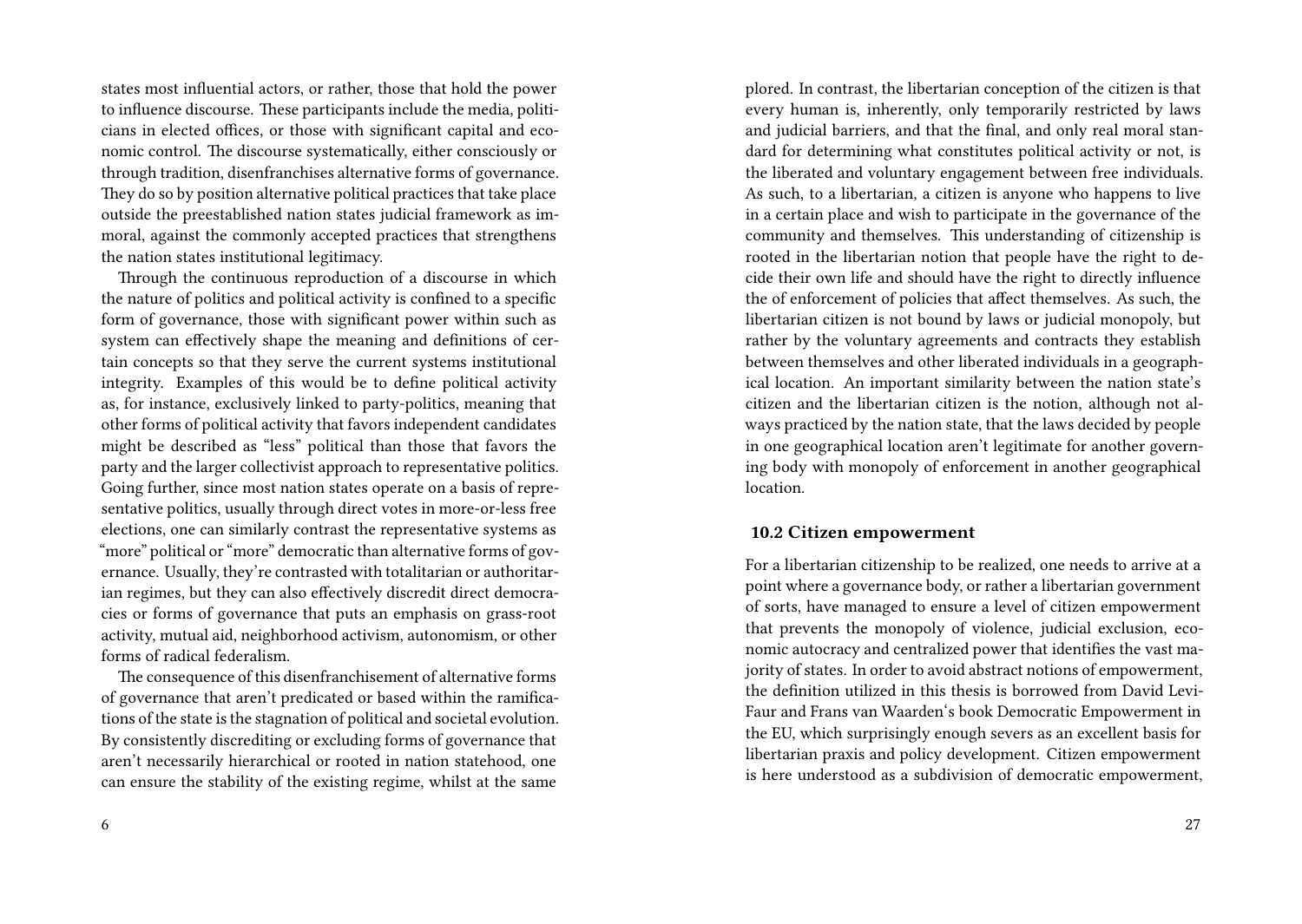namely, to coalesce the libertarian thought into *a precise libertarian critique*.

#### **10.1. Citizen empowerment and the libertarian citizen**

Regardless of what strain of libertarianism one adheres to, there is one common trend that runs through them all, and that can be used to criticize all state's attempts at procuring legitimacy from its citizens. Libertarian proponents argue that the only means of increasing the legitimacy of a system of governance is increased deliberation and citizen empowerment. Citizenship empowerment will be defined here by extending the realm of political citizenship beyond the borders of the judicial frames, as per the aforementioned critique of state's restrictions of political plurality. Judicial, as well as economic, violent, non-formal and informal settings by a civil society pertain as much to the actual individual citizen as do specific legal rights. Firstly, one should define the concept of a citizen within libertarian thought. Citizenship as understood in the nation state has developed and changed vastly over the years and remains an ambiguous and even contentious abstraction of member states' definition of citizenship. Therefore, this essay bases its theoretical framework on one type of citizenship: *the libertarian citizenship*.

Regulators and institutionalists would argue that citizenship are the included values and norms, as well as legal and political annotations of judicial citizenship of already existing national variation. Although ambiguous for many, such as refugees and stateless individuals, the official definition stems from the recognition of the nation state as its own legal entity in relation to a geographical area. The judicial system established a legal relation between the state, representatives, and citizens, clearly defining the rights, duties and responsibilities of each. Seeing as this essay is primarily concerned with the relationship between citizens and the state, specific national citizenship, subject to the contextual limits and criteria of the respective nation states will not be discussed or ex-

time contrasting those other forms of governance as disruptive, naïve, or infeasible. As such, those with power in a nation state has a practical, albeit dubious, moral reasoning for their desire to reject all forms of governance that restrict, reduce, or reinvents the relationship between politics and individuals, the state and the people, and democracy as it is presented to us and democracy proper. In our pursuit of a full understanding of what politics is, or rather, what politics could be, we must first star by redefining, or rather, rediscover what democracy is, and how political legitimacy is produced and secured by the current regimes of the world. Only then can we fully comprehend the fundamental flaws and valid criticism raised against nation states and other centralized societies and ensure validity for those criticism that prefers alternative forms of governance based on the free and unrestricted acts of liberated individuals.

The purpose of this essay is to clearly define the nature of political activity, so that one can understand it in a broader and more inclusive manner, while including those activities rooted in statehood, but also those that positions themselves outside the statecentric approach of the conventional discourse. I wish to illustrate that the legitimacy of the nation state and similar centralized societies predicate their rule on consistent legitimation and trust procurement from their governed subjects, and that by rediscovering the nature of democracy and politics as something not exclusive to the party system and representatives, one can challenge the fundamental issue of the nation state with increased validity. This essay is therefore an olive branch extended to a plethora of political ideologies and branches of criticism leveled against the nation state and statehood, be it to libertarians, black liberationist, anti-colonialists, feminists, anarchist, socialists, egoists, anarhcocapitalists, and objectivists. Although many of these ideologies have significant disagreements, this essay aims at coalescing the major criticism raised against a discourse that views sanctioning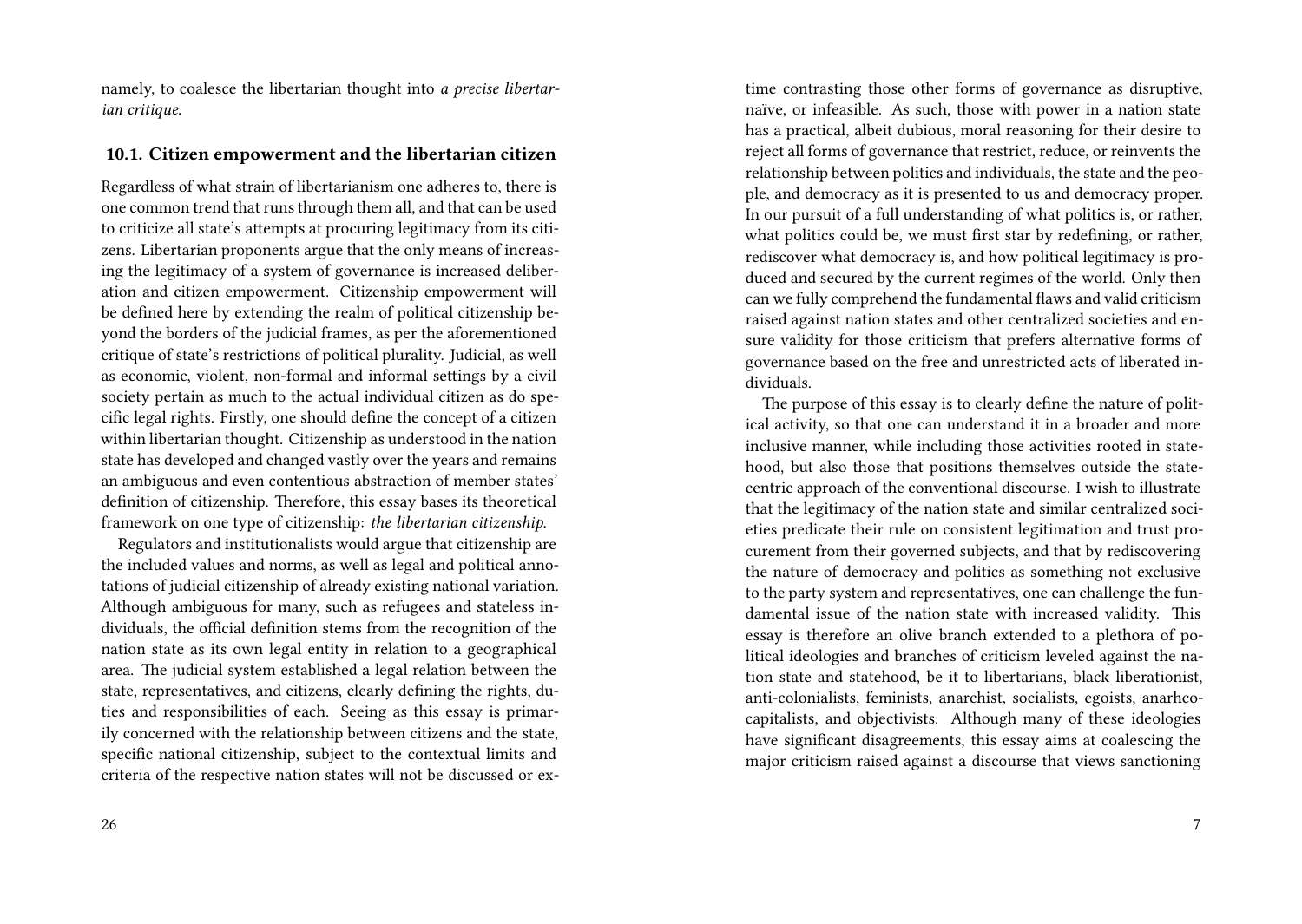and participation in the judicially protected status quo as the only legitimate form of political engagement.

# **2. Some essential definitions and clarifications**

I do not pretend to have the literary nor philosophical skill to summarize the fundamental issues of political philosophy in such a short essay. However, what I Hope and believe possible to achieve is to formalize the nature of political activity, so that those critical to nation states, states, and centralized government can better formulate their criticism, and maybe, if willing, convince those in favor of such forms of government to critically reevaluate their own convictions. Before we dwell into my argument, it is necessary and fruitful to establish some definitions, so to both steel myself from the valid criticism that's certain to arise, and to establish conceptual borders, so that the discussion does not derail entirely.

Firstly, there's a need to crystalize the purpose of this essay. I wish to illustrate that nation states, states and centralized governments can, through their control of judiciaries, exclusive rights to enforce laws and monopolize violence, can effectively bar certain acts and forms of behavior from being classified as political, thus denying a broad specter of activity from being considered political at all. This is a significant problem, as I will detail below, and one that's inherently connected to the state's need to procure trust from their subjects.

Secondly, I wish to present the theory of perceived legitimacy, which states that a government only needs to be perceived as legitimate by its subjects to sustain its operation. This perception of legitimacy means that a government, state, or nation state can continue to practice its subjugation and control over a populace, regardless of whether the regime can be defined as properly democratically legitimate. This theory helps to explain the wide variety

8

a social contract that allows you to accept the outcome of the election, thus surrendering yourself to the enforcement monopoly of the state and its representatives. Participation in a system as an expression of that systems legitimacy is true in both authoritarian and non-authoritarian regimes. Even in a hypothetical libertarian society would participation in governmental practice be seen as expression of an individual's consent to be governed, and that they perceive the system to be somewhat legitimate. However, there's a key element not yet discussed in this essay, which is the central value for all libertarians, and the final point to be addressed.

### **10. Democracy proper**

As this essay's end draws near, its fruitful to summarize the previous discussion and what insight we've discovered. Firstly, I have illustrated that nation states, states and centralized governments can, through their control of judiciaries, exclusive rights to enforce laws and monopolize violence, can effectively bar certain acts and forms of behavior from being classified as political, thus denying a broad specter of activity from being considered political at all. Secondly, I presented the theory of perceived legitimacy, which states that a government only needs to be perceived as legitimate by its subjects to sustain its operation. This perception of legitimacy means that a government, state, or nation state can continue to practice its subjugation and control over a populace, regardless of whether the regime can be defined as properly democratically legitimate. This theory helps to explain the wide variety of governments need to procure trust in their rule from their subjects, how autocratic governments as well as representative ones can secure stability over a longer period, and why political and societal progress is hampered by the need for stability for the ruling regimes. This brings us to the third and final point of the essay,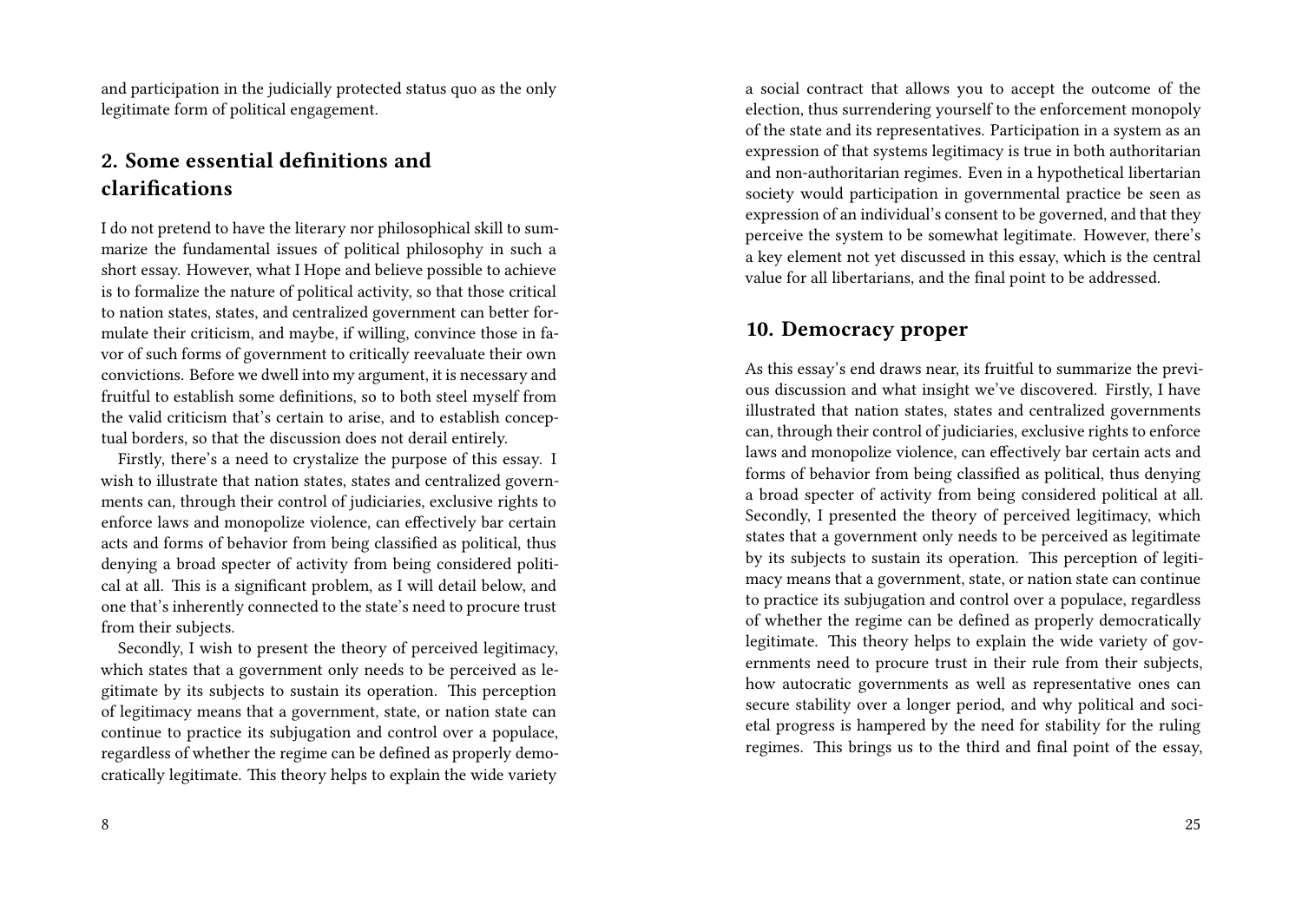ments that makes it possible for us to identify how democracy is understood and promoted in most states.

Firstly, all states agree that democracy is determined and legally framed by the judicial monopoly of the state. Democracy outside of the state's legally established borders will be discredited, or at worse persecuted actively, by the state if it is perceived to threaten the functioning and perceived legitimacy of the centralized government.

Secondly, democracy is understood, broad and large, to be some form of governance that takes the preferences of its citizens as the steering force behind policy development. Regardless of how democracy is practiced, this is the argument that even the most dictatorial of regimes favor. For example, the current Communist regime in the Democratic People's Republic of Chine claim to be fully democratic, by their standards. Here, the ambiguous and metaphysical will of the people, like in the most liberated Western democracy Switzerland, is the steering force behind the policy development of these nations. The key difference, of course, is the degree to which people themselves can vote directly on policy proposals, and the degree to which regulators make the decision for them, on their behalf. For the Swiss federal system, the people are, to a much greater degree than almost any other modern industrial nation, allow citizens to express the will of the people directly in referendums, whereas in the Chinese's case the commissars, regulators and technocrats acts from a perspective where they're able to better understand the will of the people than if the Chinese people were given the right to vote freely on policies.

Thirdly, active participation by citizens in the judicially established framework of statehood democracy is understood to be purest form of legitimacy procurement for the state. This is true for any state: following the laws and participating in the clearly established institutional procedures is an expression of recognition for the power and authority that backs them up. For instance, by voting in an election, the state can claim that you've signed

24

of governments, how autocratic governments as well as representative ones can secure stability over a longer period, and why political and societal progress is hampered by the need for stability for the ruling regimes.

Thirdly, I hope to coalesce a wide variety of libertarian thought in an almost apolitical analysis of the nature of states and democracy proper. Currently, substantial time is devoted by libertarians to argue and challenge the ideas of other libertarians. I do not think these sorts of discussion are particularly helpful for the development of libertarianism as a political philosophy, nor does it help the promote critical analysis of statehood in the public at large. By reducing the criticism of statehood to its bare minimum, to its essential core, the broad selection of libertarian thoughts can be united, and its argument can be extended in a proper, apolitical manner to interested others that might be inclined to consider libertarian thought, so long as it refrains from ideological rigidity.

For the purpose of this essay, I will use the term state, nation state, statehood, centralized government and current regime to refer to the wider notion of state that libertarian thought perceives as a challenge to the total liberation of the individual and humanity. Although imprecise and broadly generalizing, referring to these concepts interchangeably keeps the focus on the broader libertarian critique, without dwelling into the specific issues related to specific ideological varieties of libertarianism. As such, state is defined in this essay *as the ruling body that has sole judicial right to enforce laws and violence in a specific geographical area*.

Politics is defined here as the set of acts and systems developed by people to achieve a notion of how one ought to live together, or rather, *the total complex of relations between people living in society*. The primary concern of politics is to understand *how these complex relations between people leads to governance*, meaning the act or process of governing or overseeing the control and direction of something, such as a country or an organization. Apolitical means, in this case, are those *things which have no significant affiliation to*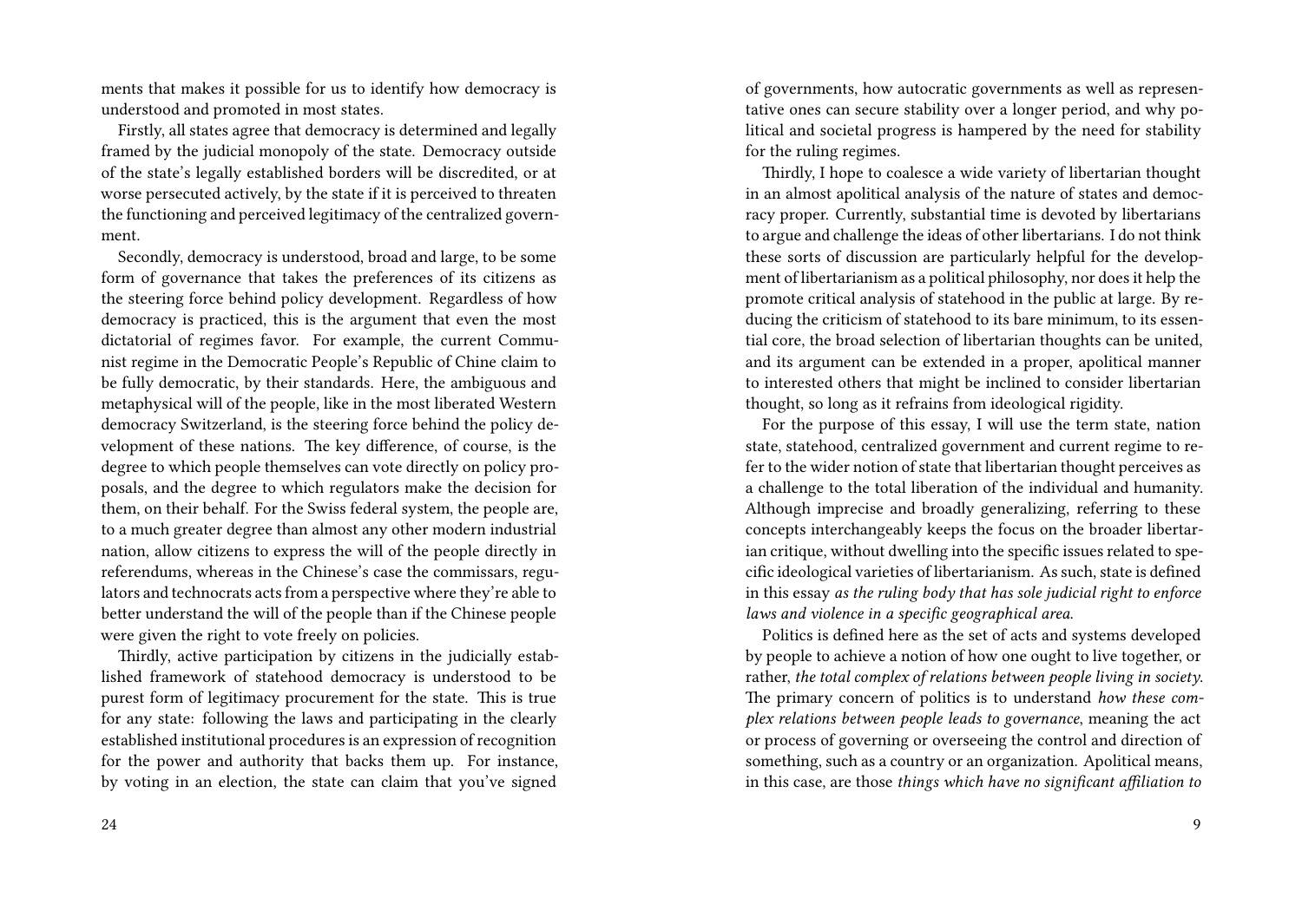*a specific form of politics that aims to achieve governance*. When I then suggest that this essay is almost apolitical, it is because the critical analysis of the state's legitimacy and what political activity is does not suggest which form of politics is preferred as an alternative, nor what type of ideological conviction is best suited for the further development of society. Rather, this essay is both apolitical and political, depending on how one wish to apply these thoughts.

Finally, libertarian is defined as an *a person who upholds the principles of individual liberty especially of thought and action*, an advocate of the doctrine of free will. Libertarianism is apolitical in the same sense as mentioned before. Being a libertarian does not directly determine a specific form of political action and ideology, but rather says something about what values are of importance to the person, and what issues motivate that person's actions. Whether you identify as an objectivist, egoist, anarchist or communalist, you are inclined to value ideas and concepts such as liberation, democracy, freedom of choice, individualism, and most importantly, an avid skepticism of statehood and centralized governments.

# **3. What is political legitimacy? The two conflicting theoretical strains**

Currently, there are two broad schools of thought in the field of political philosophy and political science that deals with the concept of legitimacy. In short, the two theories try to identify the measurements one should use when criticizing a state or governing body, and how one should evaluate its legitimacy. In broad strokes, the first theory states that the current standard by which one measures a state or centralized government's legitimacy is traditional liberal democracies in the first world. These forms of institutions are again measured against some ideals of how such a liberal democracy ought to look like, be it the traditional Lockean federalism or the contemporary European welfare states. Regardless of what ern states. Some of these areas of improvement, I would even argue, should be considered apolitical, because they are goods almost every comprehensible political ideology would celebrate. We live longer. More of us are educated. Child mortality is sinking. More people have access to clean drinking water. More people have access to the internet, literacy is improving, and there's a steady decrease in open war among nations. These are benefits that are apolitical, however, the means as to how one achieved these ends are, of course, as political as could be. I just wish to stress that the following contrast of democracy and democracy proper is a libertarian argument, not a specific policy proposal for how we should aim to secure all these benefits without the state. I don't think any serious libertarian, nor human, polymath or otherwise, could claim to know the answer to. My job as a political philosopher is to identify the nature of our various political systems, and to present comprehensive, understandable explanations for the metaphysics of politics.

The libertarian is not so much concerned with the current regime, as with that a future regime should aim to be. Rather, the libertarian idea of political activity is predicated on what values should drive political activity, and how governance should be facilitated. This is, in of itself, an apolitical statement, because it still does not say what form these actions should take. However, the greater metaphysics of libertarian political thought that stretches above all forms of libertarianism, will be presented here.

### **9. Statehood democracy**

Taking the insights provided earlier in this essay, we can clearly see that there are as many different interpretations of what democracy means as there are different forms of states. Both the institutionalists and the regulators have different opinions of what democracy is and ought to be, but there are some major overlapping agree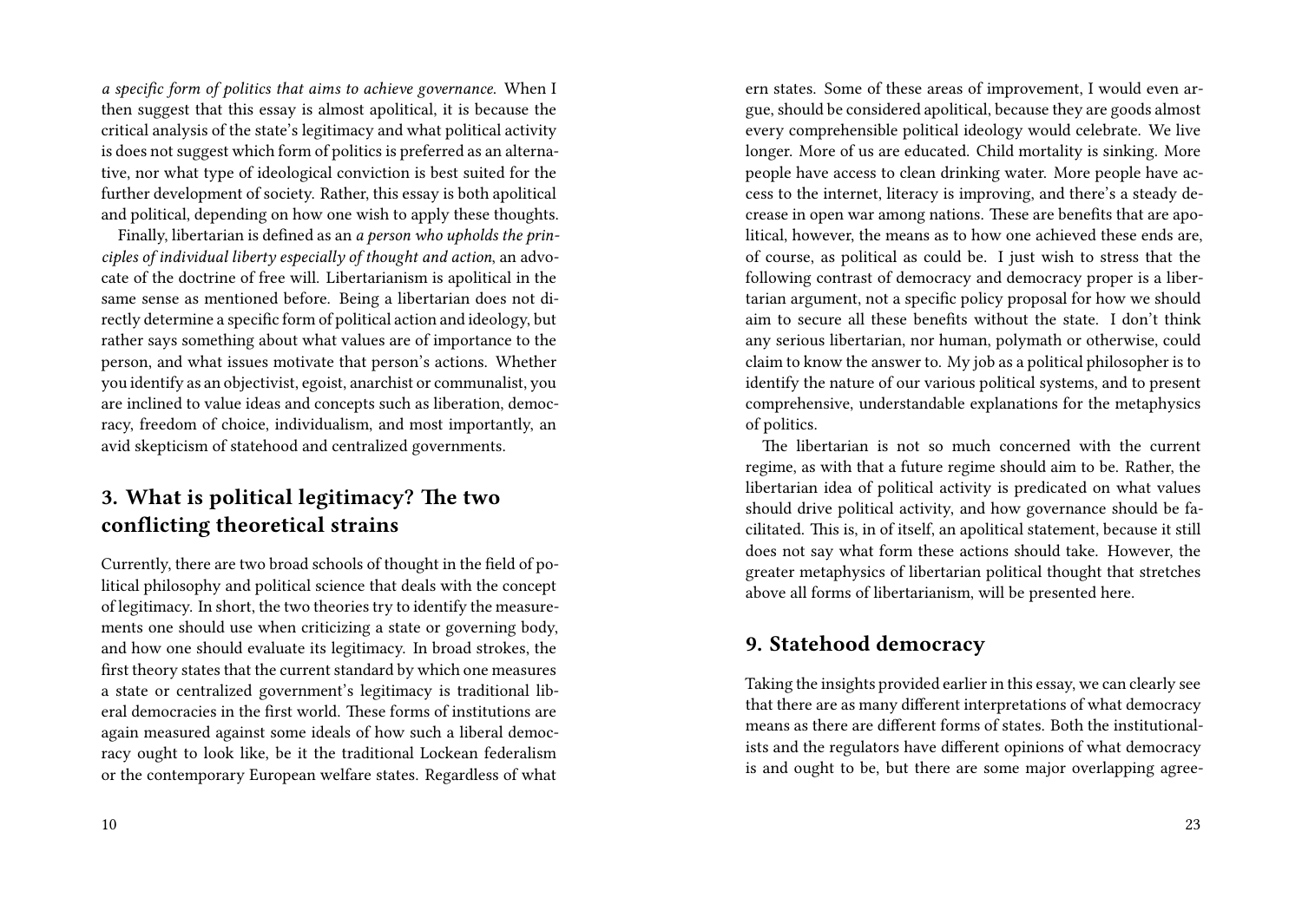conducting trade in manners not always sanctioned by the state, one can actively make political choice whilst participating in markets. Examples of this can be supporting businesses the state refuses to acknowledge, such as serving blacks in white only restaurants in Apartheid South Africa. Or, using violence as a political tool, such as resisting arrest, challenging the state's monopoly of violence, or using violence to secure the destruction of illegitimate invasions or illegitimate regimes. The US revolution against the British Empire is often heralded as an example of democratic integrity and bravery but was undeniably an example of political violence against a state that no longer successfully procured legitimacy from its subjects. Almost everything is political because politics is the art of how we strive to live together.

### **8. Democracy versus democracy proper**

Finally, we arrive at the conclusion of what democracy proper can be understood to mean from the libertarian perspective. While trying to remain as apolitical as possible in this critique, and simply present the natural flow of the libertarian critique without presenting a definitive solution to many of the issues facing contemporary states, there's a need for me to underline a few concrete thoughts, so to prevent confusion among readers. Firstly, although I, the author, identifies as a libertarian, I'm not fond of ideological boxes, nor of pretending that every single aspect of every single political ideology that I don't personally subscribe to is without merit. It would be an outrageous lie to suggest that everything about modern society is evil, and that everything perpetrated and done in the name of the state has been a morally defunct action conducted by devils and monsters. Certainly, I would not pretend to be so ignorant as to suggest such a thing. Life is, undoubtably, improving for the vast majority of humans in a plethora of ways, and most of these changes have come about due to the workings of modform of liberal democracy is viewed as the model state, the field of political science and philosophy use the liberal, representative, parliamentary democratic state as the benchmark for which all other forms of government is measured against. The second theoretical strain states that there are certain affairs or decision-making processes that functions best without democratic input, and that criticizing them for being undemocratic is inherently nonsensical, since these processes were never intended and should never be under the control of democratic participation. The two theories put a different emphasis on whether a liberal democracy is necessary or even desirable for governance but agree on two core issues: the superiority of the state's right of enforcement and the exclusion of citizens from a significant amount of legislative decision-making.

#### **3.1. The Institutionalists**

The first strand of legitimacy theory is prone to view the liberal democracy as the primary model for all forms of government. One could call supporter of this strain the Institutionalists. If a state experience problem of any sort, the institutionalists first question usually becomes: can this decreasing consensus be attributed to poor institutional design? Certain decisions in the development of a hypothetical state can create widespread concern for the creation of a possible democratic deficits, and the institutionalists believes the problem to be best solved by creating better institutions to prevent a declining legitimacy for the governing bodies. The institutionalists raise five main concerns for the current development of statehoods, which can often be attributed throughout history. Firstly, the continued integration of national and international institutions will lead mightier nation states and organizations to wield far greater executive power than the nation state. A contemporary example is the The Court of Justice of the EU. The Court has in the last decades developed legal principles and case laws that influence social, political, and civil rights, to such a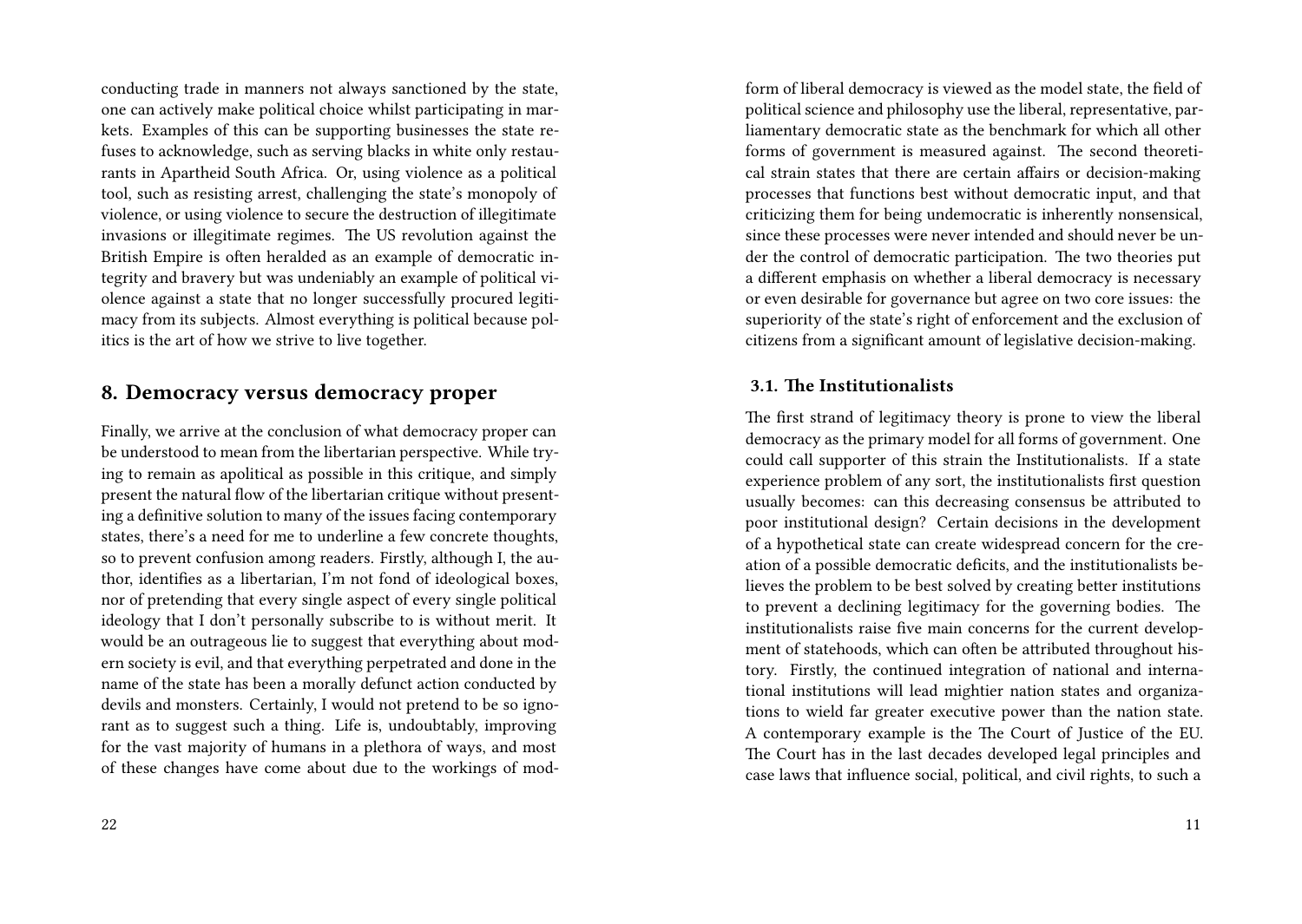degree that it has determined the course of European integration more than democratic decisions made by the citizens of the member states. Institutionalists would argue that this is a problem that should be solved by strengthening the power of nation states' institutions. Secondly, institutionalists believe that if the balance of power between larger states and smaller states' parliaments is too great, one should strengthen the power of elected officials in the smaller states. For instance, one of the measures of the EU to deal effectively with the Euro-crisis was to undermine the national autonomy of member state parliaments with weaker economies. This imbalance favors the European Parliament, effectively causing an imbalance between member states and the EU in terms of democratic control. And even though the European Parliament has increased its powers, the agenda-setting ability of the European Commissions stands paramount without directly elected officials. This means that national parliaments are weaker, and that the European Parliament is too weak to justify this imbalance. Thirdly, institutionalists puts and emphasis on national policies, and argue that citizens have shown a preference for national political issues in favor of wider, global concerns. Fourthly, institutionalists believe that nation state's institutions were originally designed to serve as representatives bodies focusing on issue related to democratic input from citizens, and believe that the best course of action is to strengthen the current representative bodies rather than seeking to devalue its powers. Fifthly, the issues voted on in most nation states' representative bodies and the preferences of its citizens are rarely in sync, leading to the preferences of citizens rarely being translated into actual policies. The institutionalists argues that this is another indication of the lacking empowerment of the nation states political parties, and that more power to the elected representatives would increase the synchronization between the citizens and the elected officials. This theoretical strain favors policy reform proposals that encourage representative democracy, deliberation, liberalism and neo-liberalism, supranational organizacommercialized, and swallowed by the state's reach. Take for instance the active choice of not buying a product A if you believe its producer to represent certain values that you disagree with, and instead opt for product B, which you perceive this product to be associated with values or choices that are more important to you. This choice is wholly political, because it is a statement about the kind of world and kind of values a person believes to be of the utmost importance to them, and as such they choose to steer their behavior and influence away from those adverse values, they perceive to be perpetrated by the producer of product A. The simple choice of choosing to buy product B instead of product A has suddenly turned into a political choice.

Some would probably argue here that there are exceptions, such as the unconscious decision to buy cheaper products due to personal income. However, not making a choice is not apolitical, but rather a choice to avoid engaging with larger structures for whatever reason that individual have. This choice is also political, because it is either a form of surrendering to the superstructures of one's existence, or an active ignorance that one prefers to the active choice of engaging with the superstructures to try to change them for the better. Those that surrender might do so for very good reasons, reasons that are quite understandable. Life is brutal, short, confusing, and unforgiving for most humans, and will continue to be so for the rest of the foreseeable future. The load on one's shoulders can be unbearable, and it is therefore somewhat rational for people to prefer to avoid engagement with the world around them. However, let us not pretend that this is not also a political choice. It is the same as not voting in an election. It is an active choice to be unactive and passive. By surrendering to the superstructures upheld and supported by the state, a person risks legitimizes the state with their passivity.

*For libertarians, political activity proper is almost the totality of one's actions in a society.* This, therefore, include the realm of economics and the realm of violence. By choosing to invest money or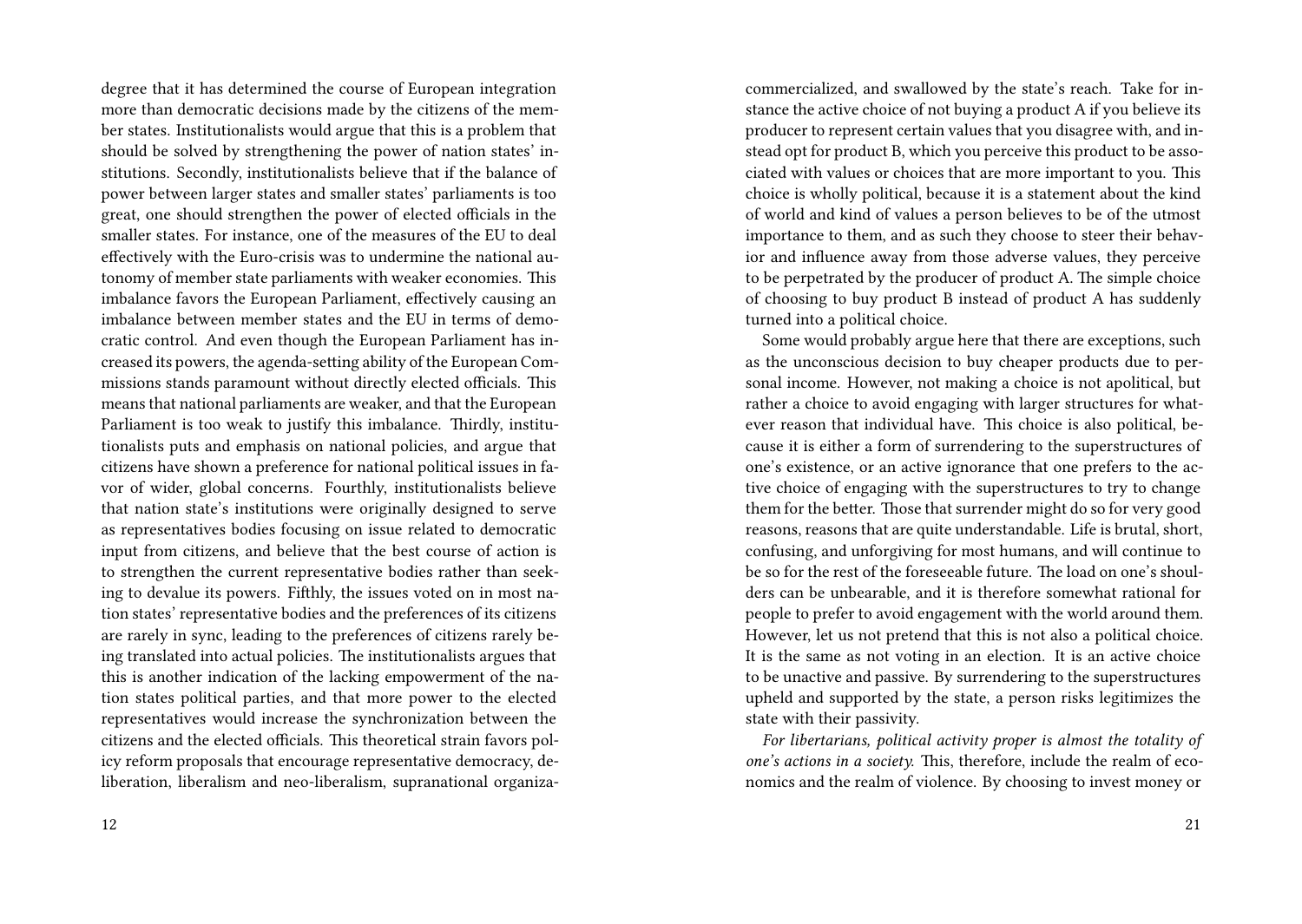as judicially illegal. If the acts are illegal by the state's definition of what legality is, the state can legitimize its desire to prevent and stop such behavior by merit of its own judicial system. Since the judicial system is the only allowed standard for measuring the validity of behavior, the state can effectively secure a monopoly on the right to define what constitutes as political behavior or not. Political behavior is, according to the state, only those acts that engage with, participates in, or secures the ongoing existence of the state. This, in turn, ensures that acts defined as legitimate by the state continuous to legitimize the state, since the alternative is to contradict the entirety of a state's judicial system.

Continued participation in the state's preestablished institutions, and behavior within the framework supporting these institutions, are used to procure legitimacy for the state from the public. The reason for this is that the active engagement with a system, as opposed to active rebellion and revolution against it, is taken as proof of that system's legitimacy by those that favor it. For instance, if you don't vote in an election, and a new party wins that actively seeks to reduce your access to citizenship rights, the supporters of the state and its legitimacy would simply ask why you didn't vote for a better party that would not have implanted the policies that are now persecuting you. The same goes for most other acts that the state determines to be legitimate forms of political behavior.

## **7. Political activity proper**

However, as mentioned earlier, this is a very narrow definition of political activity, and one that does not account for a libertarian, or apolitical perspective. As defined earlier in this text, what a libertarian refers to as political is the totality of the complex interactions between humans and people in a society. As such, very few acts can be said to be fully apolitical, as most behavior is so fiercely regulated, taxed, controlled, recorded, made to data and statistics,

tions such as the EU, and reform of the state's institutions and criticism of erosion of representative's institutional power. Essentially, this theoretical strain defines the legitimacy of its institutions as granted by representative democratic participation in elections with more or less universal suffrage. Claims to ethical authority must include some levels of citizen engagement throughout democratic procedures if said authority is to be perceived as legitimate. As such, democratic legitimacy is granted to the state through the promise of selecting one's rulers through elections, and a promise that these rulers will work to strengthen their institutions and political power to synchronize their voting behavior better with those of its electorate. However, some argue in favor of another perspective that rejects the need for democratic legitimacy entirely.

### **3.2. The Regulators**

The other main strain of political though is associated with the, arguably, more adverse examples of centralization and statehood. As opposed to the first strain, that offers at least some form of participation and transparency in the political decision-making process, the second strain rejects the need for democratic input in order for the state to function properly. For simplicity's sake, we will call the supporters of this strain the regulators. Regulators argue that the democratic theory criticism predicates itself on a misunderstanding of the regulatory function and purpose of certain political bodies. These scholars argue that the state should not be measured against the standards we apply to liberal national democracies, as their ideal state is not a democratically divers polity at all. Rather, the regulators argue that the state is meant to be technocratic in design to serve the function of a transnational political body primarily concerned with the improvement and integration of markets, planning, and political stability, and should therefore not be thought of as a system requiring democratic input to be legit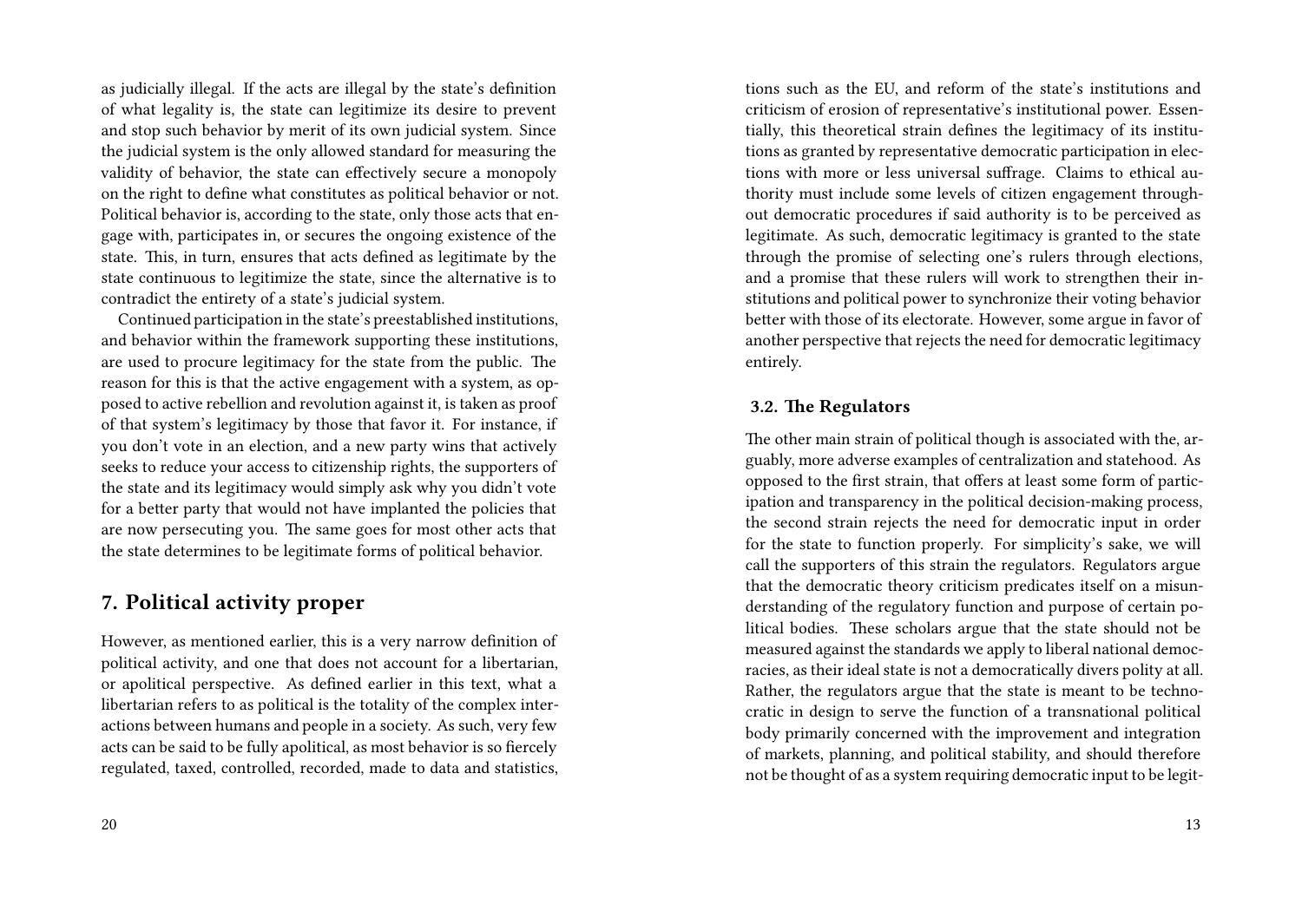imate, but as a system conducting regulatory actions in areas not concerned with democratic legitimacy. For instance, regulators argue that European integration and globalization had decreased the problem-solving capacity of the process' traditional actors. But instead of criticizing the non-democratic feature of the process, new actors, and institutions such as the European Commission and European Court of Justice are commended for their ability to create consensus in the EU on transnational issues and break deadlocks in the integration process. The argument can just as easily be extended to autocratic, dictatorial, or more totalitarian regimes. A body focusing on primarily technocratic issues, such as one-party states or highly centralized governments, requires a technocratic design structure to function properly. These regulatory states generate legitimacy simply by existing, precisely because its functions require primarily nondemocratic inputs. The regulatory state's features are like those of a liberal democracy; however, the areas where it has the most influence and developed its most efficient instruments of governance are non-majoritarian by default, such as social and economic regulation.

The regulators are in no way rejecting the discourse entirely and do acknowledge that there is a perception of a democratic deficit within such states, and that this sentiment has been around for a while. However, rather than agreeing that there are institutional flaws, this perspective shifts the focus from being concerned with institutional criticism to the issues of convergence, congruence, and *defining legitimacy as faith in authority.* The problem is not that the regulatory state is inherently illegitimate because its institutional design fails to live up to the standards set by traditional democratic nations; the issues facing the regulatory state is a lack of legitimacy resulting from poor representation and education of its citizens on what the regulatory state is and what it is supposed to do. A contemporary example of the lacking comprehension of the EU's governance regime amongst ordinary citizens can be found in the United Kingdom. The day after the UK voted in the

the everyday acts deemed to be political are left primarily to either those who have signed up as a member of a political party, a legally recognized NGO or similar organization with an explicit policy focus, or those conversations and debates that discuss the aforementioned things. These conversations can be about policy, the behavior of an elected politician, the opinions one might have about a certain political party or political group, and the opinions one might have about others' conversations about similar things. In short, what is political, per the established norms of the state and its conventional public discourse, *are those acts that are judicially sanctioned and tolerated by the state*. Note that none of the examples I've given have included two of the most political contentious issues in history: economics, and violence. And there are good reasons for it.

Defining the frames of what is deemed political or not is important for all ideologies and philosophies that deal with the ethics of social behavior. If we can clearly separate certain acts and certain behaviors from the political sphere, we can better define those acts and behaviors are sanctioned as legitimate political acts, and which acts aren't. Naturally, these frames vary depending on one whom one might talk to, or in which context they're debated, as we shall see later. When we contrast the public discourse supported by the state, with an alternative discourse favored by other, alternative forms of governance that questions this restrictive understanding of what politics is and ought to be, we find that the state has an active interest in restricting politics to those acts that support the functioning and continued legitimacy procurement of the state. The state has an incentive to define these borders as clearly as possible, as it makes the process of determining and identifying behavior that falls outside these perimeters as disruptive and problematic. The reason such behavior might be disruptive, and problematic is mainly due to the form such alternative forms of activity take. Some of them can be clearly identified and argued to be illegitimate and non-political if they take the form of acts defined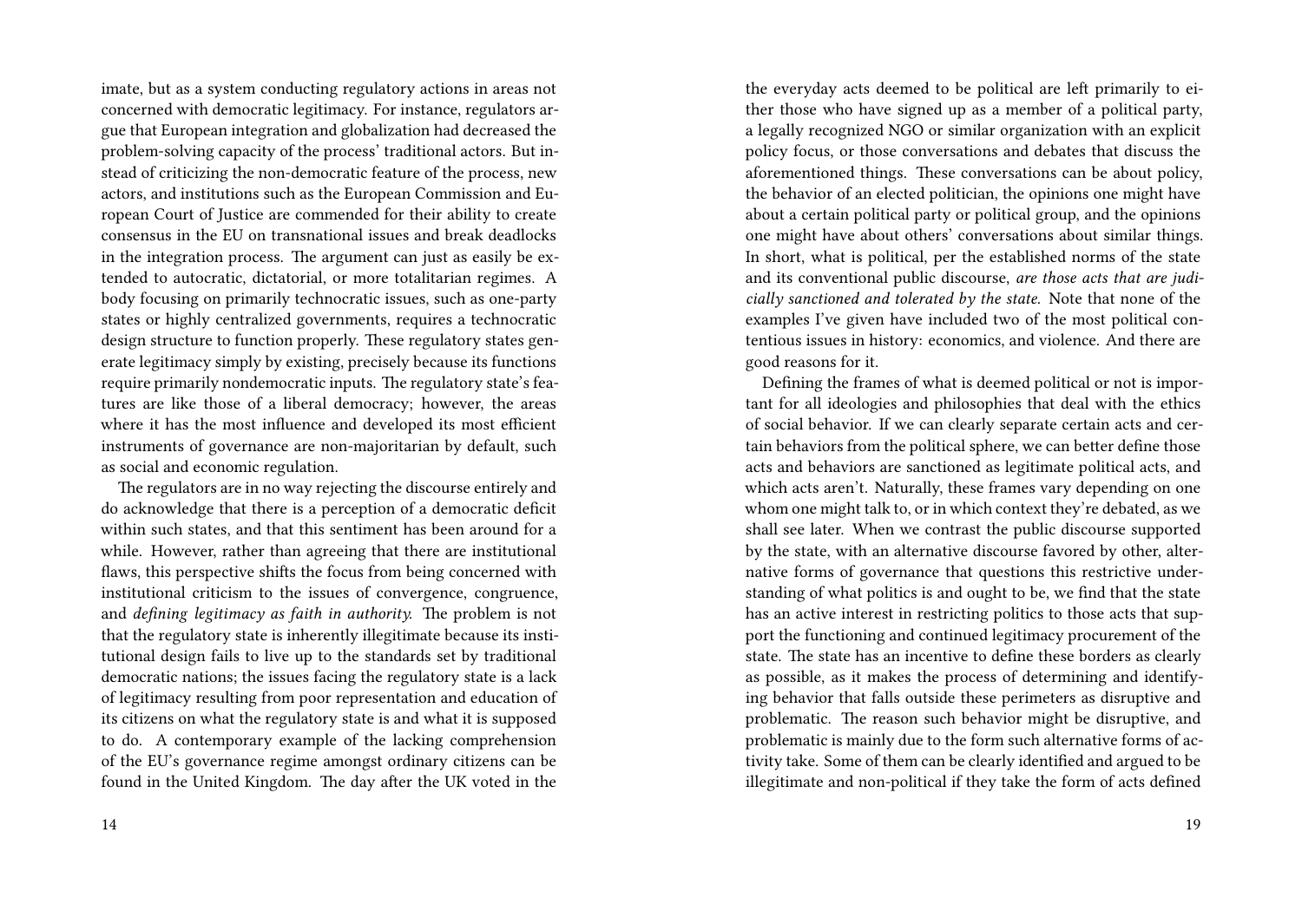cal unit. There are two major shortcomings in the current attempts to *empirically measure legitimacy*: the first is the limitation of research by focusing exclusively on a specific form of legitimacy in a specific context, such as the legitimacy of liberal, Western democratic polities with a Rule of Law. The second shortcoming is that other studies only measure regime support as opposed to the actual legitimacy of the regime, equating two concepts that aren't the same. Furthermore, one also needs to understand how legitimacy can be influenced in developing policy proposals to improve upon it.

None of these problems are necessary to dwell on for the time being, at least for the remainder of this essay. This essay seeks to coalesce the central critique libertarians raise against the state, not offer specific policy solutions nor claim the superiority of one form of alternative to another. However, they are important issues that should be addressed going forward and must be so if we are to further develop the field of political philosophy and science for the future.

## **6. Political activity per the state**

Now that we've established that any state is dependent on procuring a perception of legitimacy from its public, we can turn to one of the other central focuses of this essay: how a state determines what is political to procure legitimacy from its subjects. The tendency in modern discourse about politics is to restrict the understanding of what politics are and their borders to engagement and participation within the clearly defined and judicially sanctioned borders of a state's apparatus. This can be anything from voting in an election to peacefully protesting decisions made by the elected representatives. Rarely, but not fully excluded, does it also include the direct voting of the populace in referendums, or the recalling of elected officials due to massive public uproar. For the most part,

18

Brexit-referendum, the number one thing searched for on Google was "what is the EU?'. Regulators argue that if citizens are not able to understand the benefits and their own rights in a system, they will be inclined to be distrustful of said system's development which might manifest a preference for other alternatives.

# **4. A possible synthesis: the theory of perceived legitimacy**

Now we have summarized the two main strains of how legitimacy is understood in the field of politics. One the one hand, we have a definition of legitimacy as voter participation in elections of representatives. On the other, we have faith in authority and the technocratic skill of regulators. But what seems to be the central issue at hand here? For the libertarian, one can identify the core of the discourse to be that state's, regardless of form or function, need to procure legitimacy in one form or another to maintain their rule and secure the continued existence of their regime. The synthesis of these two theoretical strains reveals that there seems to be a steadily prevailing consensus that the state is suffering from, first and foremost, *a perceived legitimacy deficit.* This conclusion is drawn from the preceding explanation of the two theoretical strains, where one observes that there is, regardless of reason, a disconnect between the citizens of the state and those that govern.

I coin this as *the theory of perceived legitimacy*, by which it is meant that *a polity succeeds in justifying its power structures as long as they are perceived to be legitimate*, regardless of whether or not they are truthful towards their citizens or whether or not the polity's institutional structure can be deemed *ethical*; *as long as a polity is perceived to be legitimate, actors in the polity will act accordingly regardless of whether or not the polity is legitimate*. By identifying the overarching problem in the theoretical framework of most non-libertarian political trends, identified as a problem of